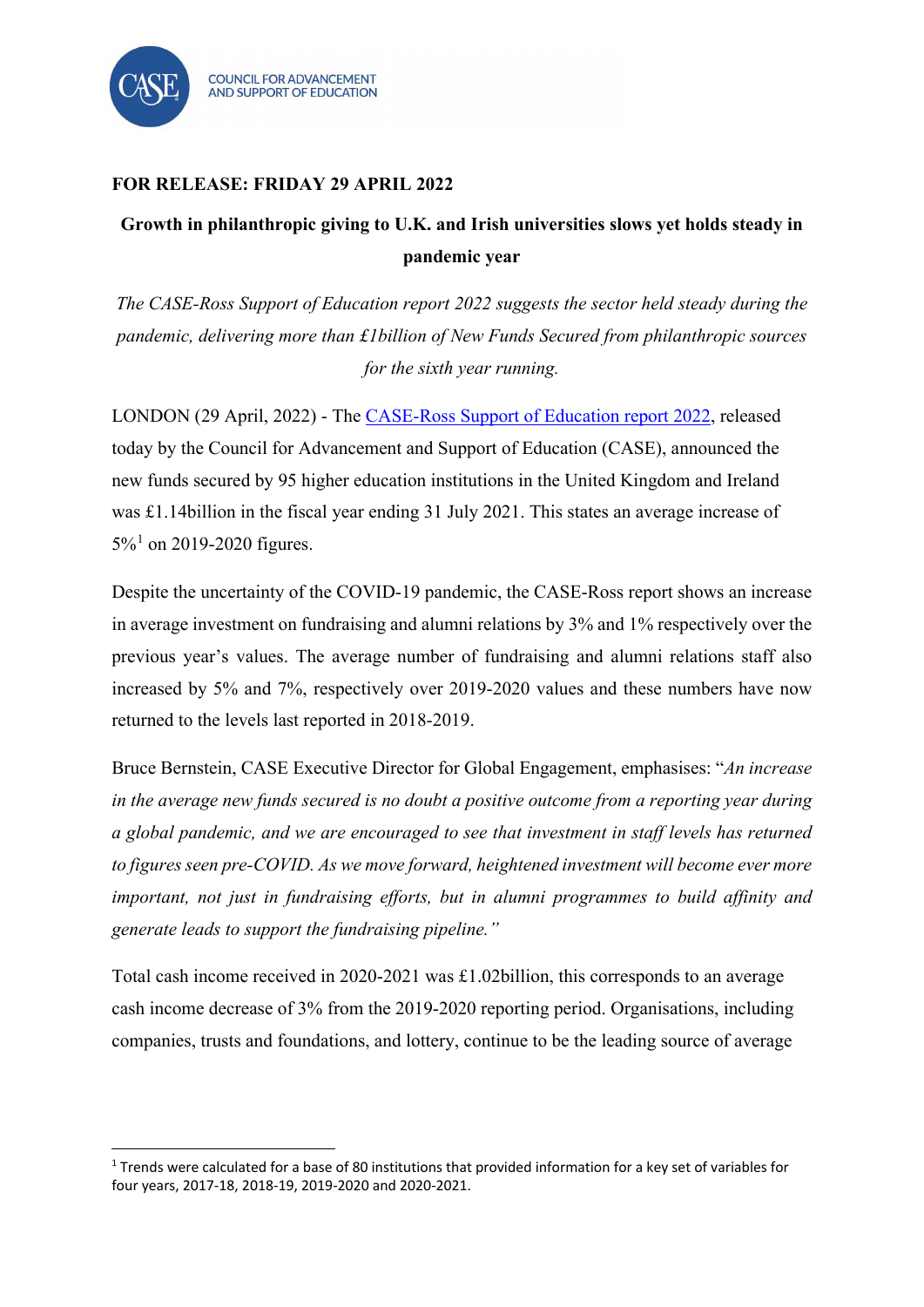

cash income for the sector, contributing 63% of cash income received, while individuals contributed the remaining 37%.

*"The continued generosity during the most challenging period in generations demonstrates how strongly people value universities in the United Kingdom and Ireland,"* says Sue Cunningham, CASE President and CEO. *"The work undertaken by institutional leaders working with advancement professionals to cultivate and steward donors, particularly during challenging times, provides a critical investment in the long-term success and well-being of the university sector. We know that this work to advance institutions is based on relationships built over time, the impact of which contribute significantly to advancing education to transform lives and society.*"

Other findings from the 2020-2021 survey data include:

- Large gifts continued to contribute to the sector's success. Amongst 75 institutions that provided the data, 179 donors made gifts or pledges of £500k or more as new funds during 2020-2021 (excludes Elite institutions).
- The average percentage change in the value of the largest new gifts/pledges and the value of the largest cash gifts received by institutions decreased by 2% and 19% respectively.
- Of the institutions that provided a breakdown, individuals accounted for 96% of total donors and trusts and foundations, companies, lotteries, or other organisations represent the remaining 4%.
- Staff costs accounted for 82% of average fundraising investment and 77% of average alumni relations investment.
- Total cash income from legacies amounted to £96million received from 1,053 legacy donations.

The [CASE-Ross Support of Education Survey](https://www.case.org/resources/case-ross-support-education-survey-united-kingdom-and-ireland) collects detailed information from institutions in the United Kingdom and Ireland about their fundraising, donors, and investments in fundraising and alumni relations, to measure and give insight into the impact of philanthropy on the higher education sector.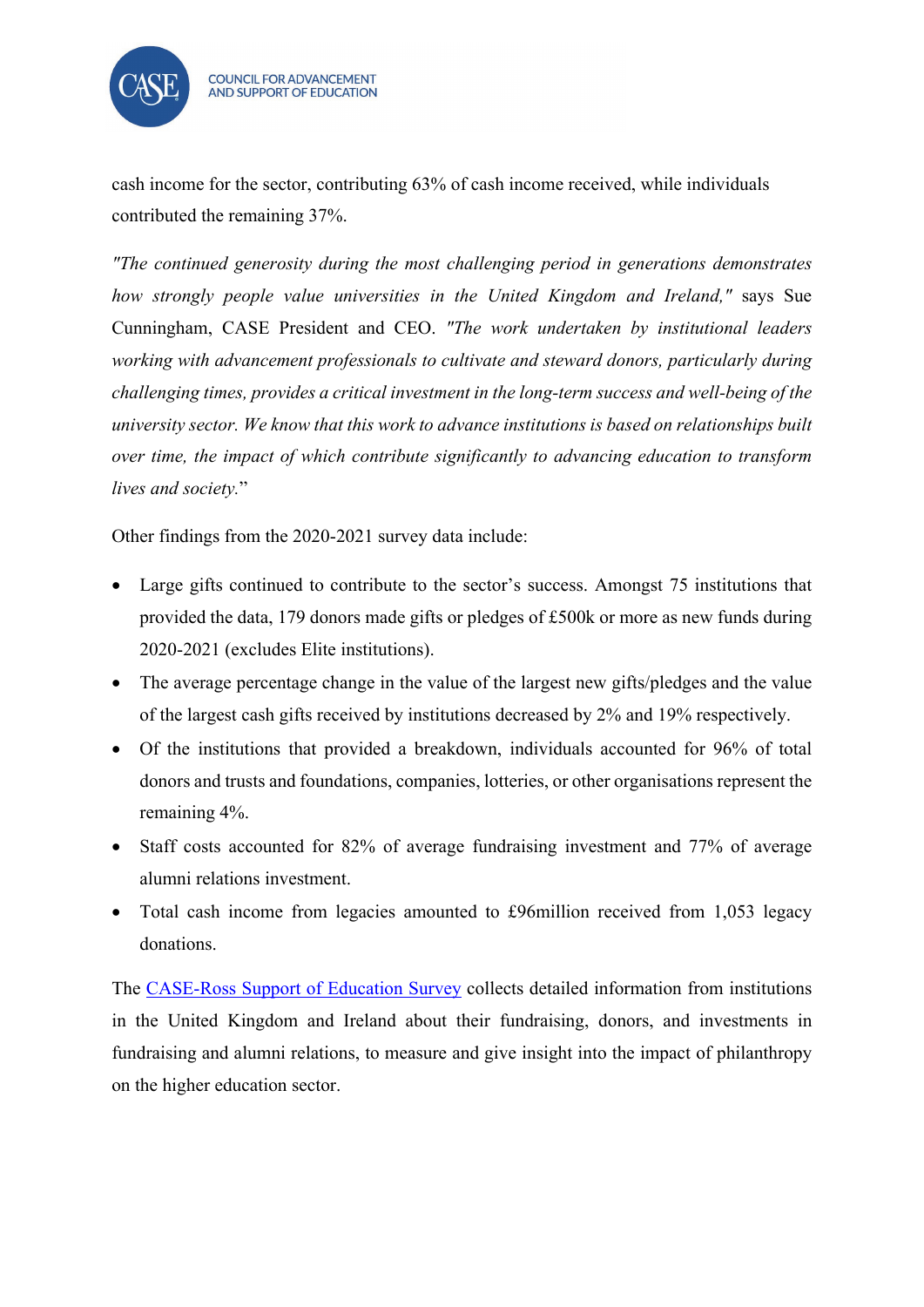

The CASE-Ross Survey is one of a portfolio of [CASE surveys,](https://www.case.org/resources/amatlas) providing a global resource for educational advancement-related metrics, benchmarks and analytics, highlighting trends across fundraising and alumni relations, and marketing and communications.

###

## **Notes to editors**

- For media interviews please contact: Ellie McGuffog, Senior Marketing and Engagement Manager, CASE (London) Contact: [emcguffog@case.org](mailto:emcguffog@case.org) / +44 20 7448 9948
- If you have any questions about the report, please contact: Divya Krishnaswamy, Senior Research Analyst, CASE (London) Contact: [dkrishnaswamy@case.org](mailto:dkrishnaswamy@case.org) / +44 20 3752 9726

## **About CASE**

[CASE—](https://www.case.org/)the Council for Advancement and Support of Education—is the global non-profit association dedicated to educational advancement professionals: in alumni relations, communications, development, marketing, and advancement services.

As a catalyst for advancing education worldwide, CASE inspires, challenges, and equips communities of professionals to act effectively and with integrity to champion the success of their institutions. CASE defines the competencies and standards for the profession of advancement, leading and championing their dissemination and application across the world's educational institutions.

CASE has offices in Washington, D.C., London, Singapore, and Mexico City. Member institutions include more than 3,100 colleges and universities, primary and secondary independent and international schools, and non-profit organizations in 80 countries—serving more than 97,000 advancement professionals.

The CASE-Ross Support of Education Survey collects detailed information about fundraising and donors to measure the philanthropic performance of higher education institutions in the